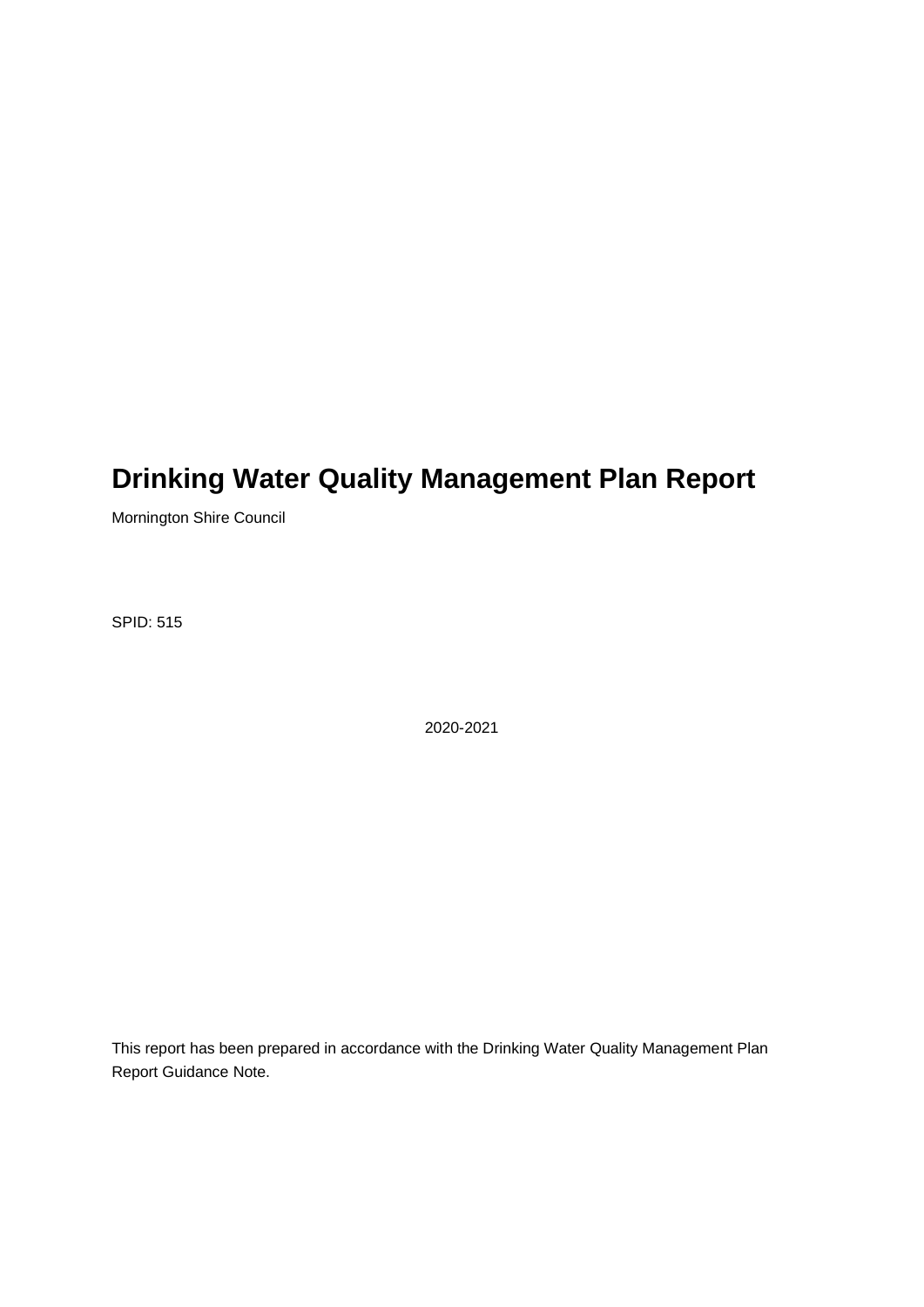#### **Table of contents**

| $\overline{2}$ |  |
|----------------|--|
| 3 <sup>1</sup> |  |
| $\overline{4}$ |  |
| 5 <sup>5</sup> |  |
| 6              |  |
| $\overline{7}$ |  |
|                |  |

#### **Table of tables**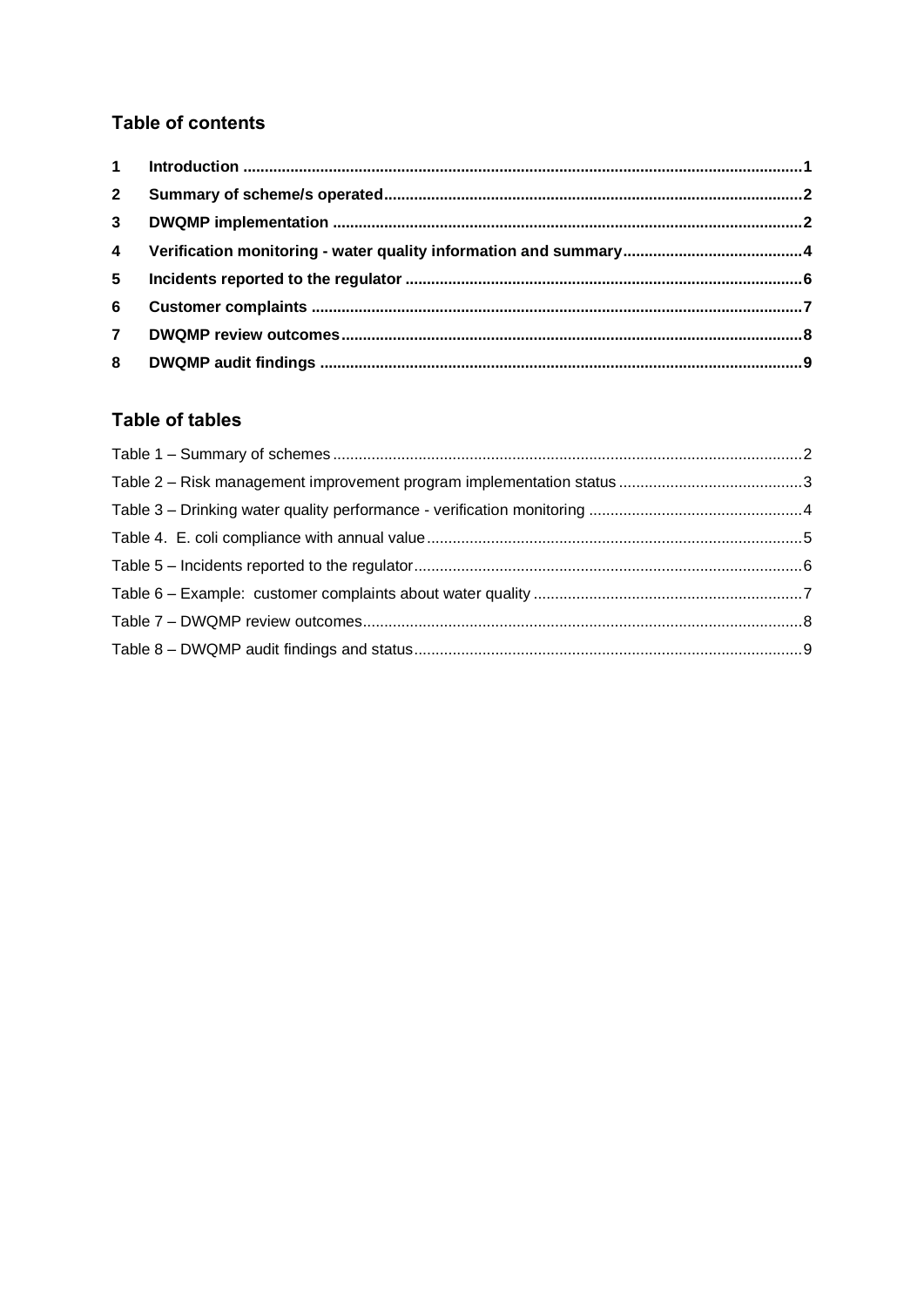## <span id="page-2-0"></span>**1 Introduction**

This is the Drinking Water Quality Management Plan report for Mornington Shire Council for the financial year 2020-21.

Mornington Shire Council is a registered service provider with identification {SPID} number 515.

Mornington Shire Council is operating under an approved DWQMP to ensure consistent supply of safe quality drinking water to protect public health. This is done through proactive identification and minimisation of public health related risk associated with drinking water.

This DWQMP report includes:

- The activities undertaken over financial year in operating our drinking water service
- Drinking water quality summary
- Summary of our performance in implementing our approved DWQMP

This report is submitted to the Regulator to fulfil our regulatory requirement, and is also made available to our customers through our website or for inspection upon request at office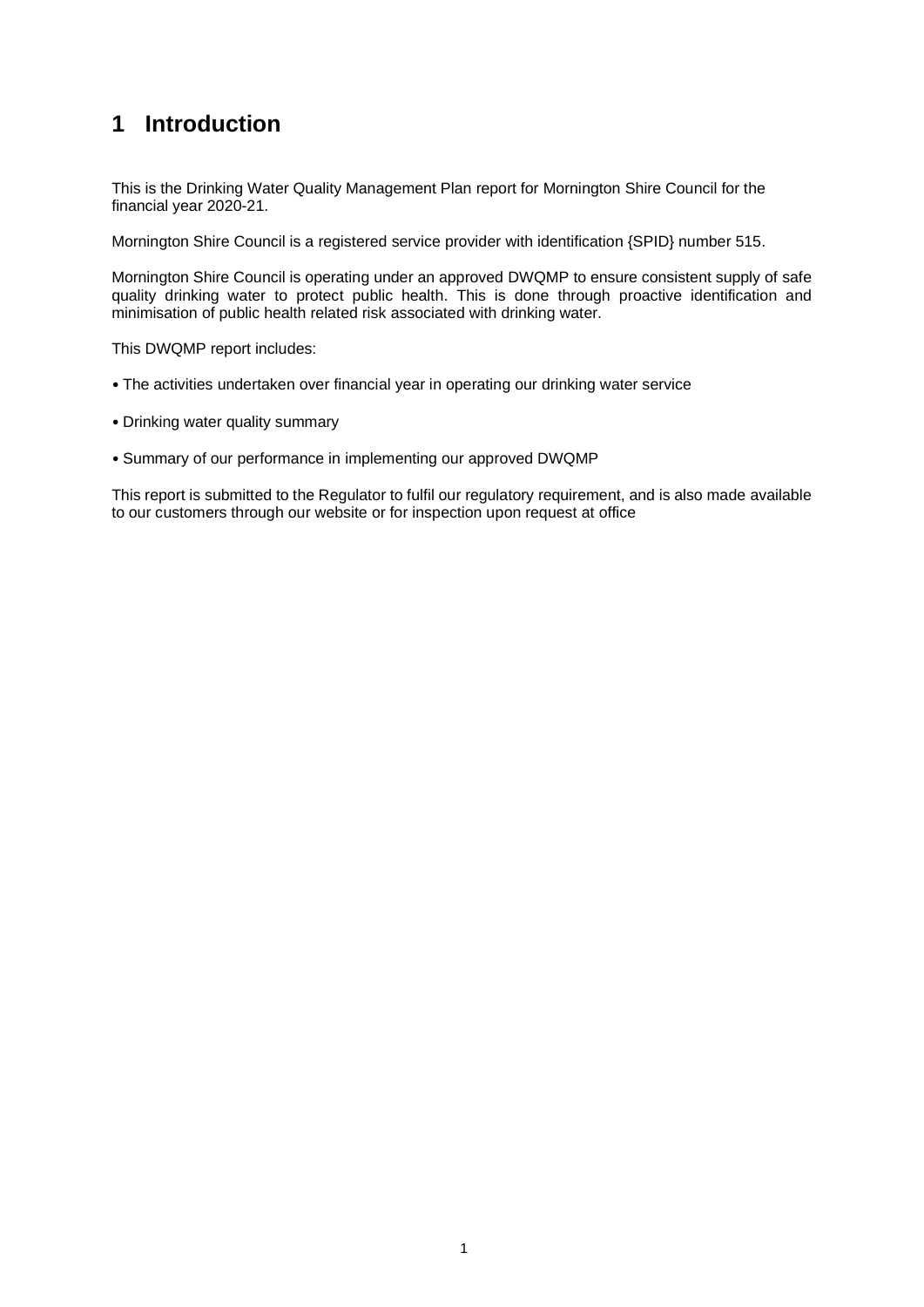## <span id="page-3-0"></span>**2 Summary of scheme/s operated**

The Potable Water Supply for the township of Gununa is sourced from the Dithery Creek Dam and its catchment area located 2.5 kms north of the township of Gununa.

The Dithery Creek Dam has a total storage capacity of 846 ML, the Dam's water (RAW water) is pumped from the Dam to the Water Treatment Plant ( WTP) where pH correction if required and disinfection is undertaken via Sodium Hypochlorite - liquid chlorination system, before the water is stored into 2 x 1.7 ML (Clear-water) Reservoirs then supplied to the towns reticulation network.

<span id="page-3-2"></span>*Table 1 – Summary of schemes* 

|        | <b>Water Source</b> | <b>Treatment processes</b>      | <b>Treatment</b><br>capacity | Towns supplied |
|--------|---------------------|---------------------------------|------------------------------|----------------|
| Gununa | Dithery Dam         | Chlorination & pH<br>correction | 1 ML/Day                     | Gununa         |

### <span id="page-3-1"></span>**3 DWQMP implementation**

The actions undertaken to implement the DWQMP are summarised below.

- Daily/ Weekly operation and maintenance schedule maintained for all water and wastewater operations staff. These schedule include water testing, mains flushing, chlorination and network monitoring
- Formal plumbing training continues for staff through plumbing apprenticeship which is supported by one-on-one supervision and mentoring
- Daily water testing of chlorine, PH and turbidity performed on-site by water and wastewater operations staff. This testing also includes weekly monitoring of E.coli
- Fortnightly water testing sent to independent external laboratory incorporating E.coli, total coliforms and heterotrophic plate counts.
- Annual scheduled maintenance and review of all water and wastewater telemetry performed under service agreement
- Review and update of DWQMP in progress awaiting formal review and adoption
- Identification of training requirements for water and wastewater operations staff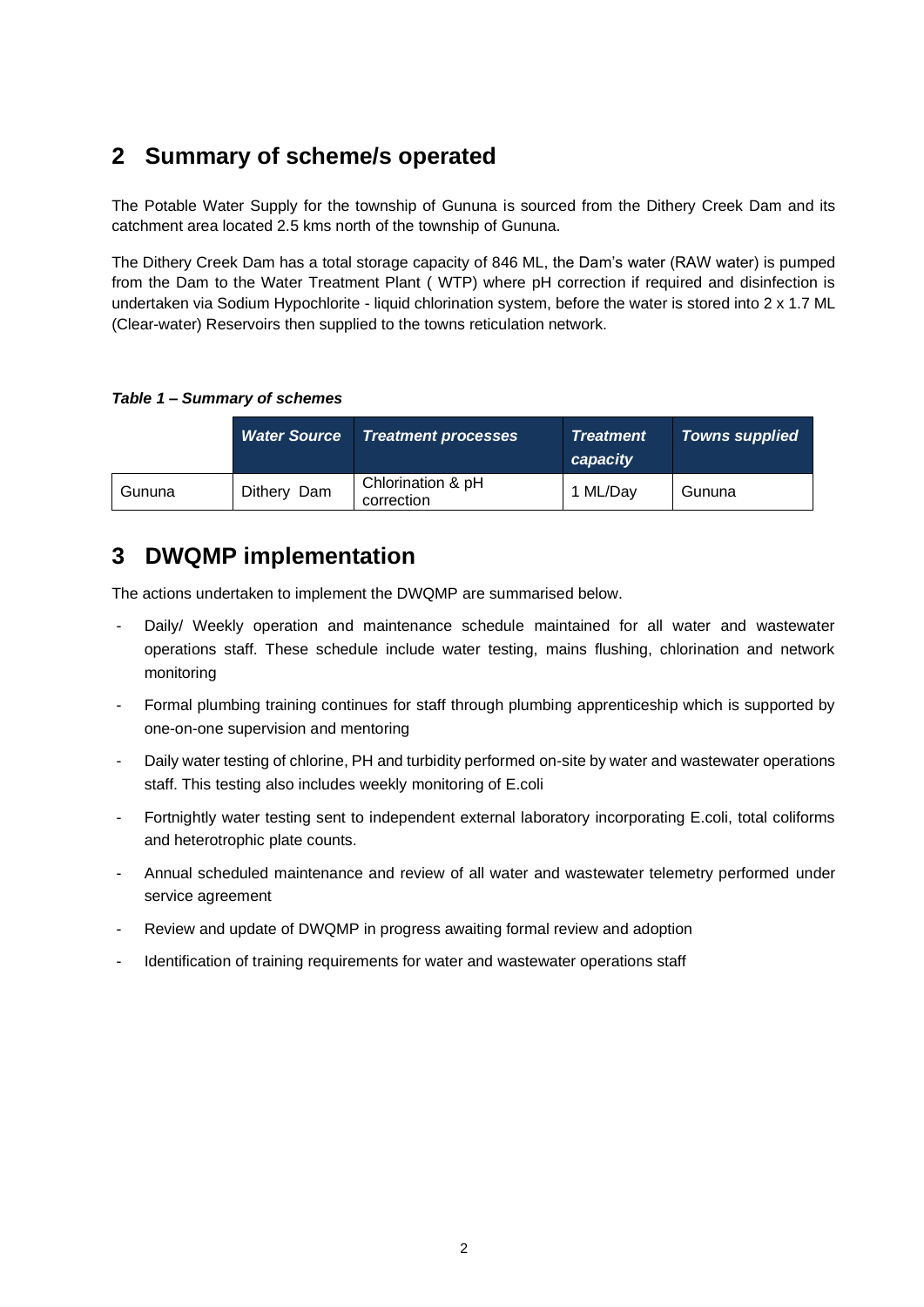The actions undertaken to implement the risk management improvement program are discussed in Table 2.

| Table 2 - Risk management improvement program implementation status |  |  |
|---------------------------------------------------------------------|--|--|
|---------------------------------------------------------------------|--|--|

<span id="page-4-0"></span>

| <b>Scheme name</b> | Ref             | Component             | <b>Improvement actions</b>                                                                                                                                                 | <b>Target</b><br>date | <b>Actions taken to date</b>                                                                                                                 | <b>Status and revised target</b><br>date                                                                                                | <b>Responsible Officer</b><br>/ Position  |
|--------------------|-----------------|-----------------------|----------------------------------------------------------------------------------------------------------------------------------------------------------------------------|-----------------------|----------------------------------------------------------------------------------------------------------------------------------------------|-----------------------------------------------------------------------------------------------------------------------------------------|-------------------------------------------|
| Gununa             | WT1             | Whole<br>of<br>Scheme | Operators to be trained and<br>hold an appropriate Water<br><b>Operator's Certificate</b><br>Identify staff required<br>$\blacksquare$<br>for water<br>Provide appropriate | 2022-23               | Investigate available training and<br>subsidies<br>Identify staff structure requirements,<br>including option of dedicated water<br>officers | In Progress<br>Training Plans to be<br>developed and appropriate<br>training investigated<br><b>Revised Target:</b><br>31 December 2022 | Resource<br>Human<br>Manager              |
| Gununa             | WT <sub>2</sub> | Whole<br>of<br>Scheme | Working on Record Keeping<br>Procedures<br>Operators<br>to<br>under<br>take training in record<br>keeping procedures                                                       | 2022                  | training<br>Continued<br>on-the-job<br>provided to water testing staff                                                                       | Continuing<br>Formal Training to be<br>identified and provided.<br><b>Revised Target:</b><br>31 December 2022                           | Manager/<br>Group<br><b>Works Manager</b> |
| Gununa             | WT3             | Treatment             | Training in SCADA for<br>adjustments and alarms                                                                                                                            | 2022                  | Continued<br>on-the-job<br>training<br>provided<br>(informal)<br>to<br>trade<br>assistants and apprentices.                                  | Continuing<br>Formal Training to be<br>identified and provided as<br>required<br><b>Revised Target:</b><br>31 December 2022             | Manager/<br>Group<br><b>Works Manager</b> |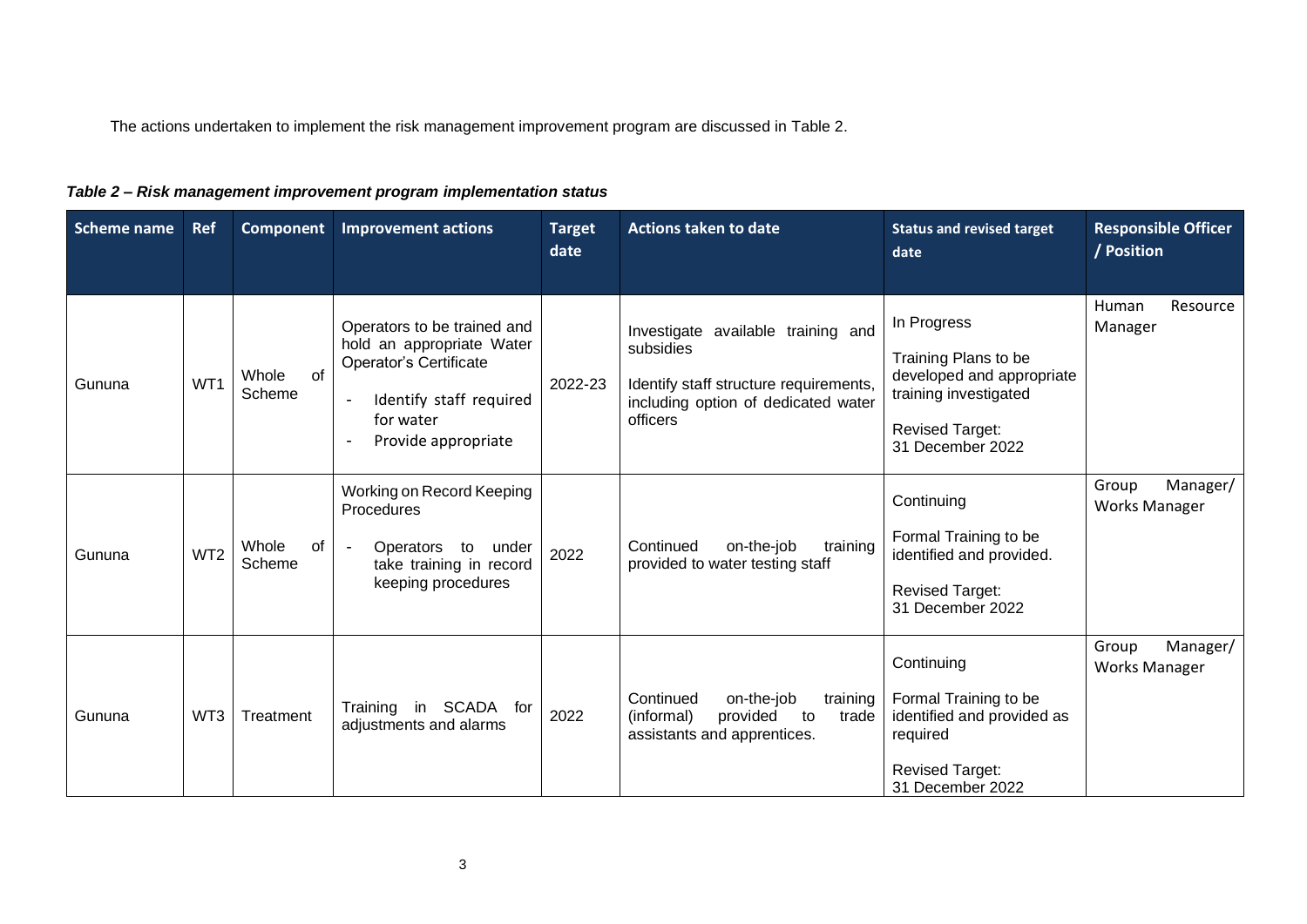| Scheme name | Ref | Component             | <b>Improvement actions</b>                                                     | <b>Target</b><br>date | <b>Actions taken to date</b> | <b>Status and revised target</b><br>date                                                                 | <b>Responsible Officer</b><br>/ Position  |
|-------------|-----|-----------------------|--------------------------------------------------------------------------------|-----------------------|------------------------------|----------------------------------------------------------------------------------------------------------|-------------------------------------------|
| Gununa      | WT4 | Whole<br>of<br>Scheme | formal<br>Developed<br>procedures for all other<br>aspects of water operations | 2022                  | Nil                          | <b>Planned to Commence</b><br>Formal update to<br>commence<br><b>Revised Target:</b><br>31 December 2022 | Manager/<br>Group<br><b>Works Manager</b> |

## **4 Verification monitoring - water quality information and summary**

This section discusses the compliance with the water quality criteria.

| Table 3- Drinking water quality performance - verification monitoring |  |
|-----------------------------------------------------------------------|--|
|-----------------------------------------------------------------------|--|

<span id="page-5-1"></span><span id="page-5-0"></span>

| Scheme name | <b>Parameter</b> | No. of samples<br>required to be<br>collected (as per<br>the approved<br>DWQMP) | No. of samples<br>actually<br>collected and<br>tested | <b>Water quality</b><br>criteria (i.e ADWG<br>health guideline<br>value)                                                                                                                               | No. of non<br>compliant<br>samples | <b>Comments</b>                                                                                                                  |
|-------------|------------------|---------------------------------------------------------------------------------|-------------------------------------------------------|--------------------------------------------------------------------------------------------------------------------------------------------------------------------------------------------------------|------------------------------------|----------------------------------------------------------------------------------------------------------------------------------|
| Gununa      | E.coli           | 212                                                                             | 212                                                   | <cfu 100ml<="" td=""><td><math>\mathbf 0</math></td><td>Results represent sampling performed on<br/>treated water sites per the DWQMP in<br/>accordance with frequency required by<br/>ADWG</td></cfu> | $\mathbf 0$                        | Results represent sampling performed on<br>treated water sites per the DWQMP in<br>accordance with frequency required by<br>ADWG |
| Gununa      | Chlorine         | 2385                                                                            | 2151                                                  | $02 - 4.5$ mg/l                                                                                                                                                                                        | $\Omega$                           |                                                                                                                                  |
| Gununa      | pH               | 2385                                                                            | 2151                                                  | $5.7 - 7.4$                                                                                                                                                                                            | 0                                  |                                                                                                                                  |
| Gununa      | Turbidity        | 2385                                                                            | 2151                                                  | $1.2 - 1$                                                                                                                                                                                              | $\Omega$                           |                                                                                                                                  |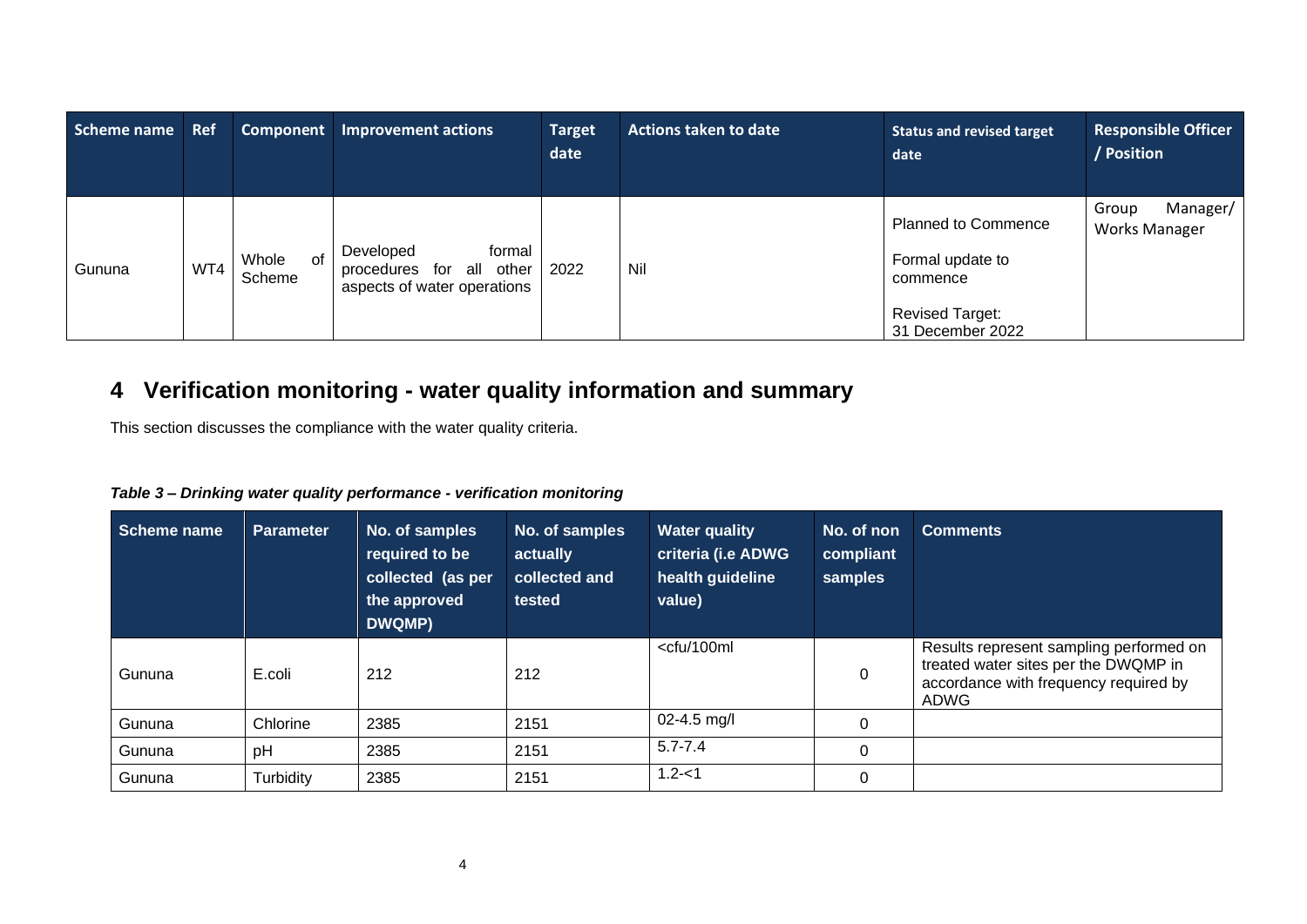#### *Table 4. E. coli compliance with annual value*

**Drinking water scheme:** Gununa

| Year                                                                         |            | $2020 - 2021$ |              |             |               |               |            |             |             |            |             |                  |
|------------------------------------------------------------------------------|------------|---------------|--------------|-------------|---------------|---------------|------------|-------------|-------------|------------|-------------|------------------|
|                                                                              |            |               |              |             |               |               |            |             |             |            |             |                  |
| Month                                                                        | July       | Aug           | Sept         | Oct         | <b>Nov</b>    | <b>Dec</b>    | Jan        | Feb         | Mar         | Apr        | May         | Jun              |
| No. of samples collected *                                                   | 16         | 20            | 16           | 16          | 20            | 16            | 20         | 16          | 16          | 16         | 20          | 20               |
| No. of samples collected in<br>which E. coli is detected (i.e.<br>a failure) | 0          | 0             | $\mathbf{0}$ | $\mathbf 0$ | $\mathbf 0$   | $\mathbf 0$   | $\Omega$   | 0           | $\Omega$    | 0          | 0           | 0                |
| No. of samples collected in<br>previous 12 month period                      | 196        | 200           | 200          | 200         | 204           | 208           | 208        | 208         | 208         | 204        | 208         | 212              |
| No. of failures for previous<br>12 month period                              | 0          | $\mathbf 0$   | $\mathbf 0$  | 0           | $\Omega$      | $\mathbf 0$   | $\Omega$   | $\mathbf 0$ | $\mathbf 0$ | 0          | $\mathbf 0$ | $\boldsymbol{0}$ |
| % of samples that comply                                                     | 100.0%     | 100.0%        | 100.0%       | 100.0%      | 100.0<br>$\%$ | 100.0<br>$\%$ | 100.0%     | 100.0%      | 100.0<br>%  | 100.0%     | 100.0%      | 100.0%           |
| Compliance with 98%<br>annual value                                          | <b>YES</b> | <b>YES</b>    | <b>YES</b>   | <b>YES</b>  | <b>YES</b>    | <b>YES</b>    | <b>YES</b> | <b>YES</b>  | <b>YES</b>  | <b>YES</b> | <b>YES</b>  | <b>YES</b>       |

<span id="page-6-0"></span>*\* Represents sampling of sites within the reticulation system (i.e treated water)*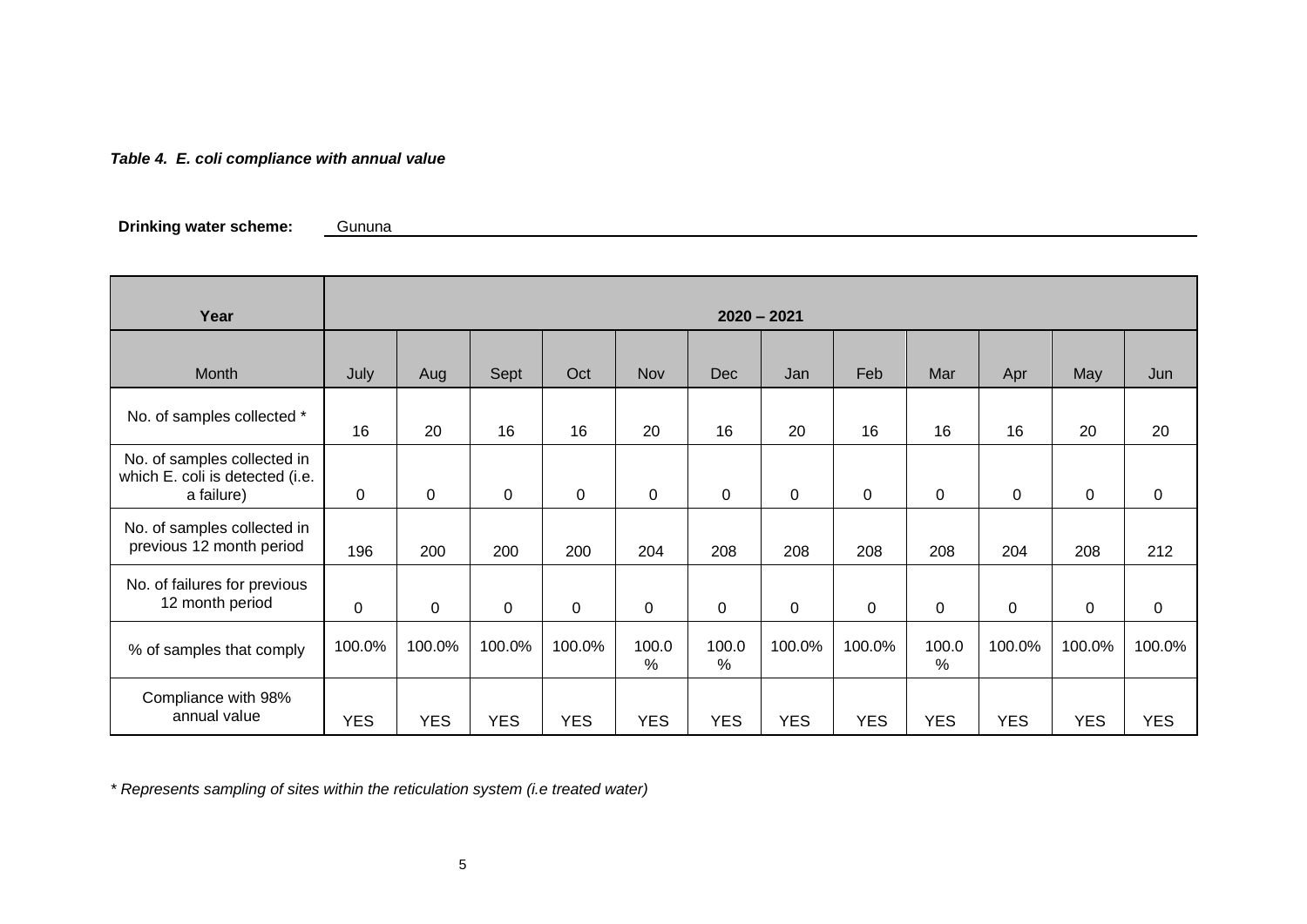## **5 Incidents reported to the regulator**

The incidents reported to the regulator and management actions undertaken over the financial year are provided in this section.

#### *Table 5 – Incidents reported to the regulator*

<span id="page-7-1"></span><span id="page-7-0"></span>

| Incident date | <b>Scheme / location</b> | <b>Parameter / issue</b> | <b>Preventive actions</b> |
|---------------|--------------------------|--------------------------|---------------------------|
| <b>NONE</b>   | <b>NONE</b>              | <b>NONE</b>              | <b>NONE</b>               |
|               |                          |                          |                           |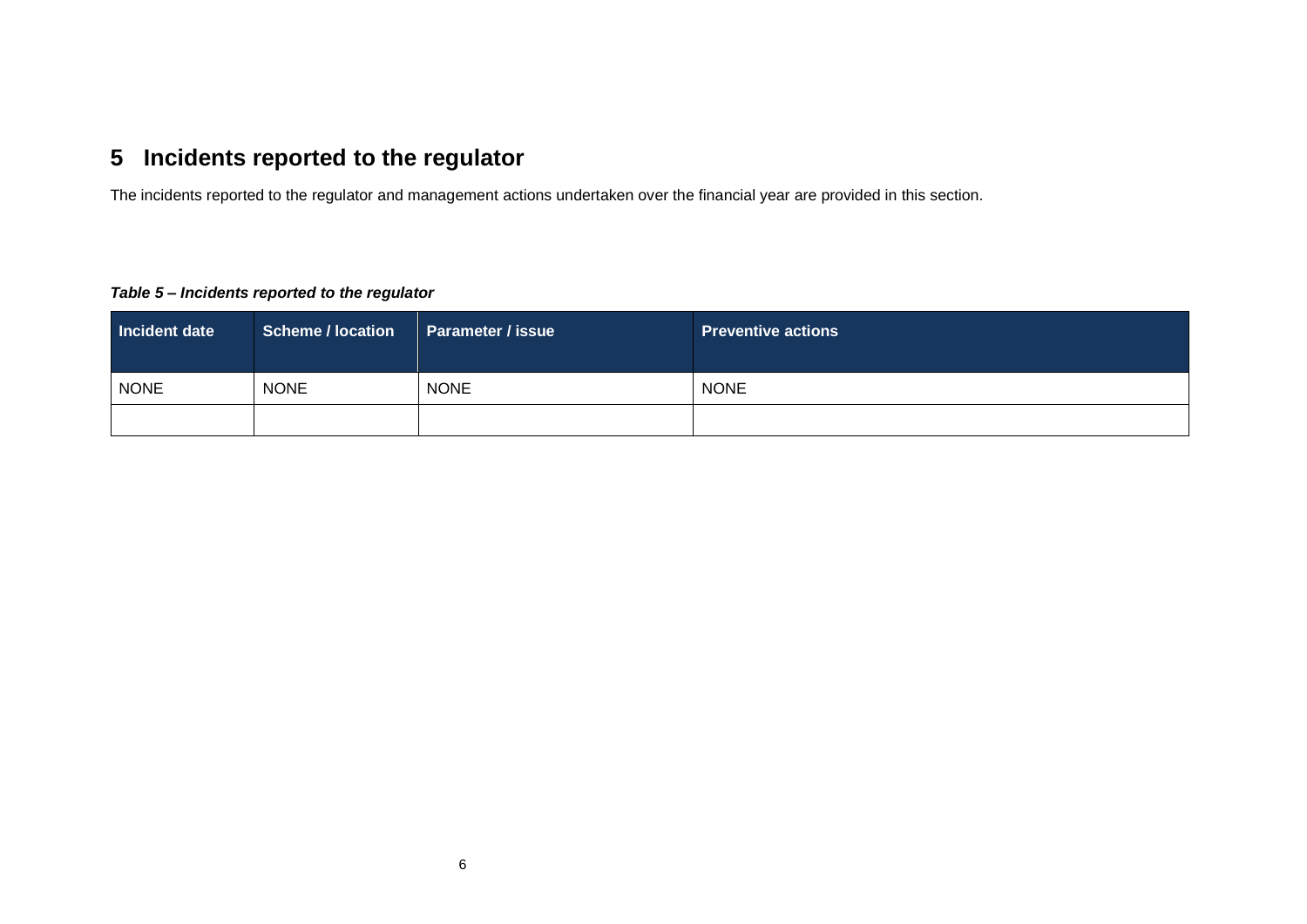### <span id="page-8-0"></span>**6 Customer complaints**

This section discusses details of any complaints received about the drinking water service

Refer to section 2.3.6 in the Guidance Note.

#### <span id="page-8-1"></span>*Table 6 – Example: customer complaints about water quality*

| <b>Scheme</b> | <b>Health concern</b> | <b>Dirty water</b> | Taste and odour Other |  |
|---------------|-----------------------|--------------------|-----------------------|--|
| Gununa        |                       |                    |                       |  |
|               |                       |                    |                       |  |
| <b>Total</b>  |                       |                    |                       |  |

Mornington Shire Council investigates each complaint relating to alleged illness from our water quality, typically by testing the customers tap and closest reticulation sample point for the presence of E coli. During the reporting period there were 0/no confirmed cases of illness arising from the water supply system.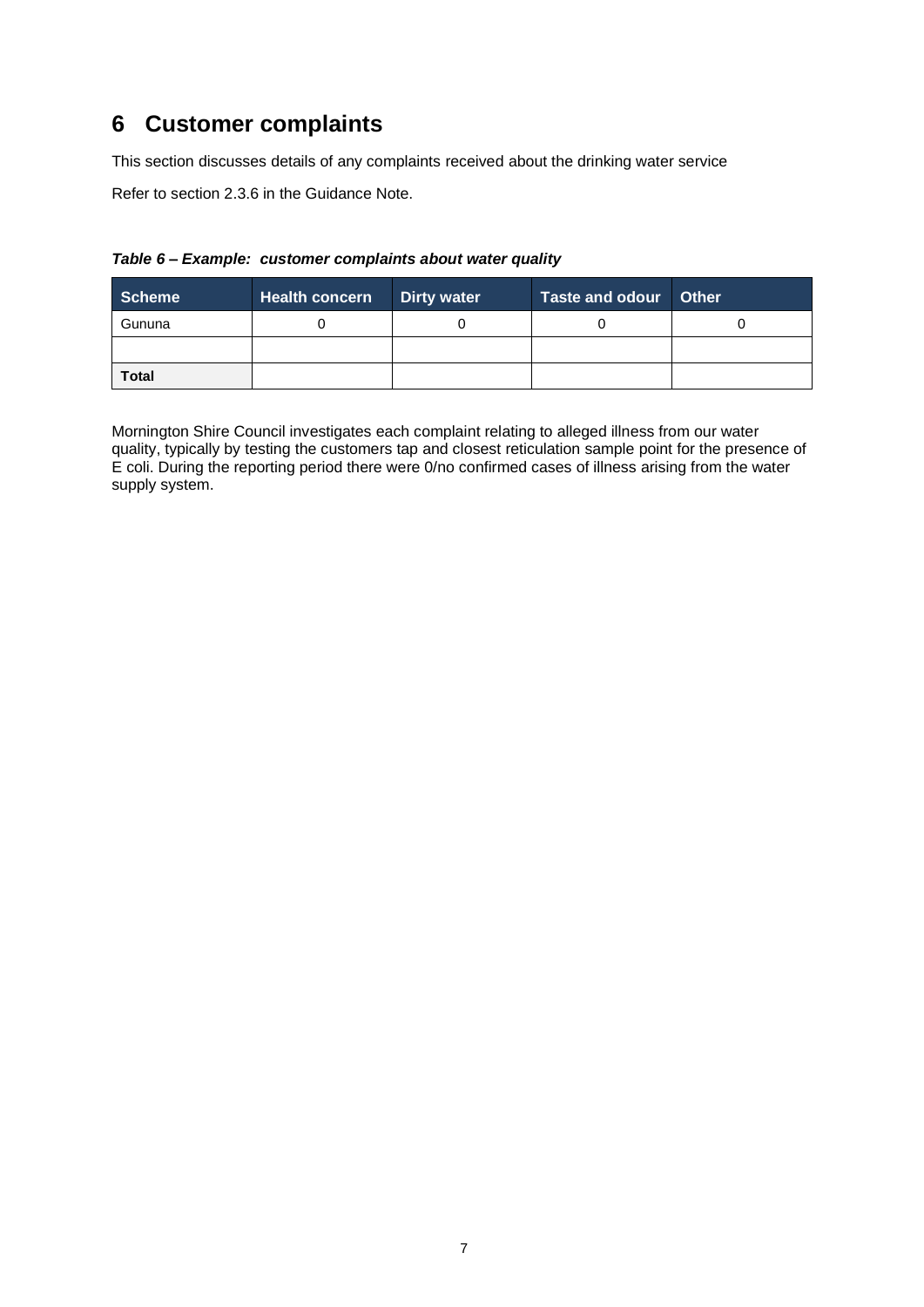### **7 DWQMP review outcomes**

No review was conducted during the reporting period 01/07/2020 to 30/06/2021

A summary of the outcomes of the review and how issues/changes raised in the review, were actioned is provided in this section.

#### *Table 7 – DWQMP review outcomes*

*Review Date: 2019*

<span id="page-9-1"></span><span id="page-9-0"></span>

| <b>Review component</b>                        | <b>Findings</b>                  | <b>Outcomes</b>                              | <b>Status of actions</b>                                                                                          | <b>Responsible Officer /</b><br><b>Position</b>                      |
|------------------------------------------------|----------------------------------|----------------------------------------------|-------------------------------------------------------------------------------------------------------------------|----------------------------------------------------------------------|
| Service description                            | No changes                       | N/A                                          | N/A                                                                                                               | $\overline{\phantom{0}}$                                             |
| Details of infrastructure                      |                                  |                                              |                                                                                                                   |                                                                      |
| Water quality and catchment<br>characteristics | No changes in catchment          | N/A                                          | N/A                                                                                                               |                                                                      |
| Risk assessment                                | Updating                         | Updating                                     | Schedule revised                                                                                                  | Group Manager/ Works<br>Manager                                      |
| Operations and maintenance<br>procedures       | Record keeping needs<br>updating | Maintenance schedule<br>updating             | Maintenance schedule has<br>been revised. Update of<br>manual/s to be performed                                   | Group Manager/ Works<br>Manager/ Water & Sewerage<br><b>Officers</b> |
| Management of incidents<br>and emergencies     | No changes                       | N/A                                          | N/A                                                                                                               |                                                                      |
| Risk management<br>improvement program         | Implementing improvements        | Risk management<br>improvement to be revised | A workshop review of<br>improvements to be<br>completed and results to be<br>updated to risk management<br>system | Group Manager/ Works<br>Manager                                      |
| Service wide information<br>management         | No changes                       | N/A                                          | N/A                                                                                                               |                                                                      |